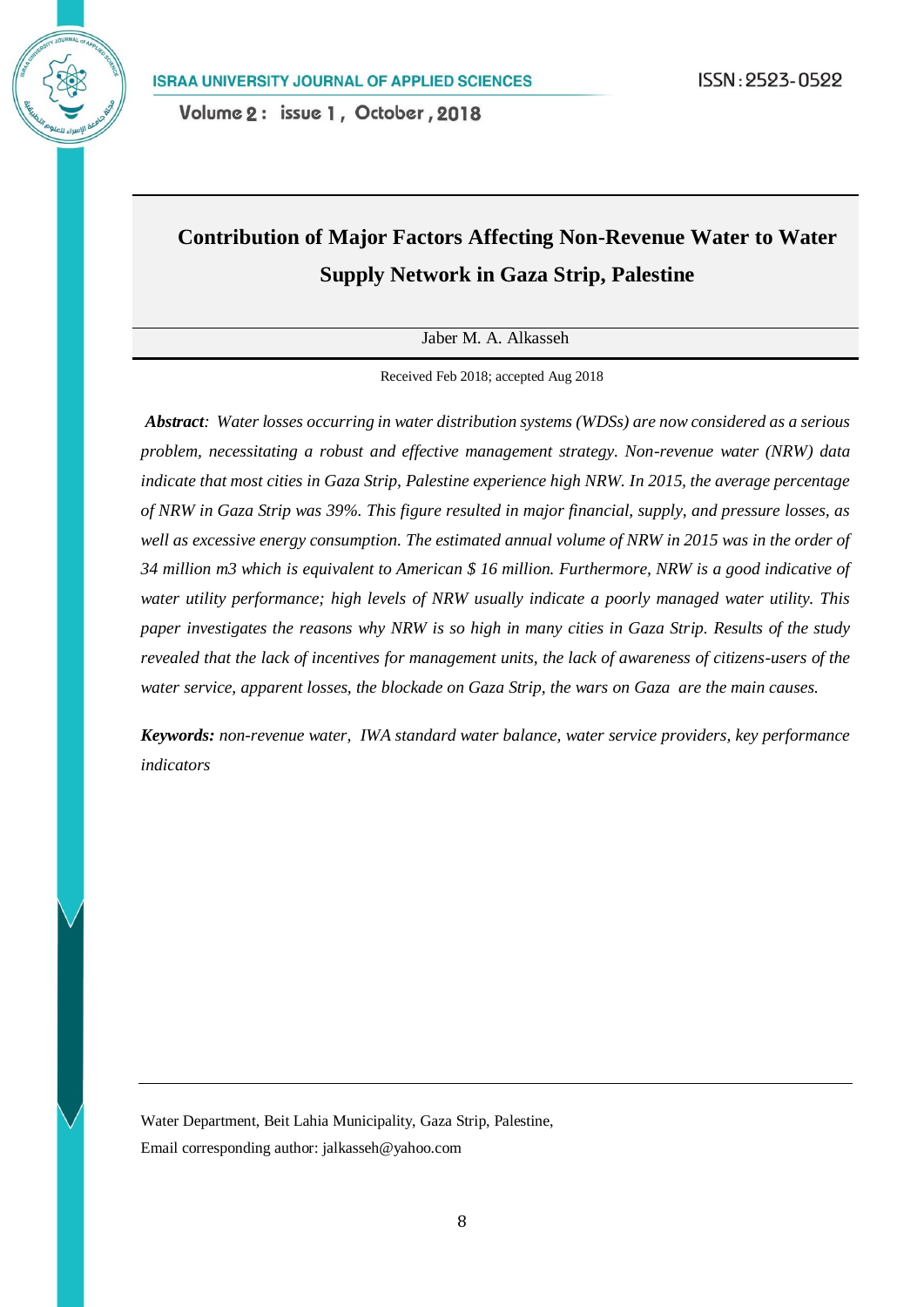Volume 2: issue 1, October, 2018

# **1. INTRODUCTION**

Water is the world's most valuable elements and one of the main sources for life (Ku-Mahamud, Abu-Bakar and Wan-Ishak, 2005). The growing pressure on water has led this resource to be considered scarce and therefore, the efficient management of water resources is a growing necessity (Mutikanga and Sharma, 2012). With increasing global changes such as climate change, urbanization and population growth, there is a high probability of an additional reduction in the available water resources in the future (Tan, Huang and Cai, 2013). This could be combined by the high rate of water infrastructure deterioration which would cause greater loss of treated and pressurized drinking water. Besides, the impact of poorly managed urban WDSs associated with the global change could result in extreme scarcity scenarios (Mutikanga, Sharma and Vairavamoorthy, 2012). Nowadays, many international organizations such as International Water Management Institute (IWMI), The International Water Association (IWA) and World Water Council (WWC) are set up to organise and monitor global water management (Ku-Mahamud*, et al.*, 2005). One of the most important issues affecting water utilities, especially in urban areas in the developing countries, is the considerable difference between the volume of water flow into the distribution system and the volume of water billed to consumers which is called "non-revenue water" (Kingdom, Liemberger and Marin, 2006). In the year 2000, the IWA and American Water Works Association (AWWA) recommended water utilities and drinking water stakeholders to use the term NRW (AWWA, 2009). The expression "water loss" and "non-revenue water" are now internationally accepted, and have replaced expression such as "Unaccounted-For Water" (UFW) (Frauendorfer, Liemberger and Bank, 2010).

Furthermore, the most widely accepted framework for describing NRW and determination of water loss is the IWA Water Balance, as shown in Table 1. The IWA defines NRW as the difference between the system input volume and billed authorized consumption. NRW comprises real or physical losses, apparent or commercial losses, and unbilled authorized consumption (AWWA, 2009, Wyatt, 2010). Water losses in a WDS comprise apparent losses and real losses (Kanakoudis and Tsitsifli, 2012).

Apparent losses relate to water that is being consumed but not being paid for. Apparent losses consist of four primary components, namely customer meter inaccuracy, meter reading error, unauthorized consumption (theft, meter bypass, illegal connections, misuse of fire hydrants, etc.), and data handling and billing errors (Karadirek, Kara, Yilmaz, Muhammetoglu and Muhammetoglu, 2012). Apparent losses, or non-physical losses, are in many cases the most expensive water losses to occur from a system since they represent a direct loss of revenue to the water supplier (Seago,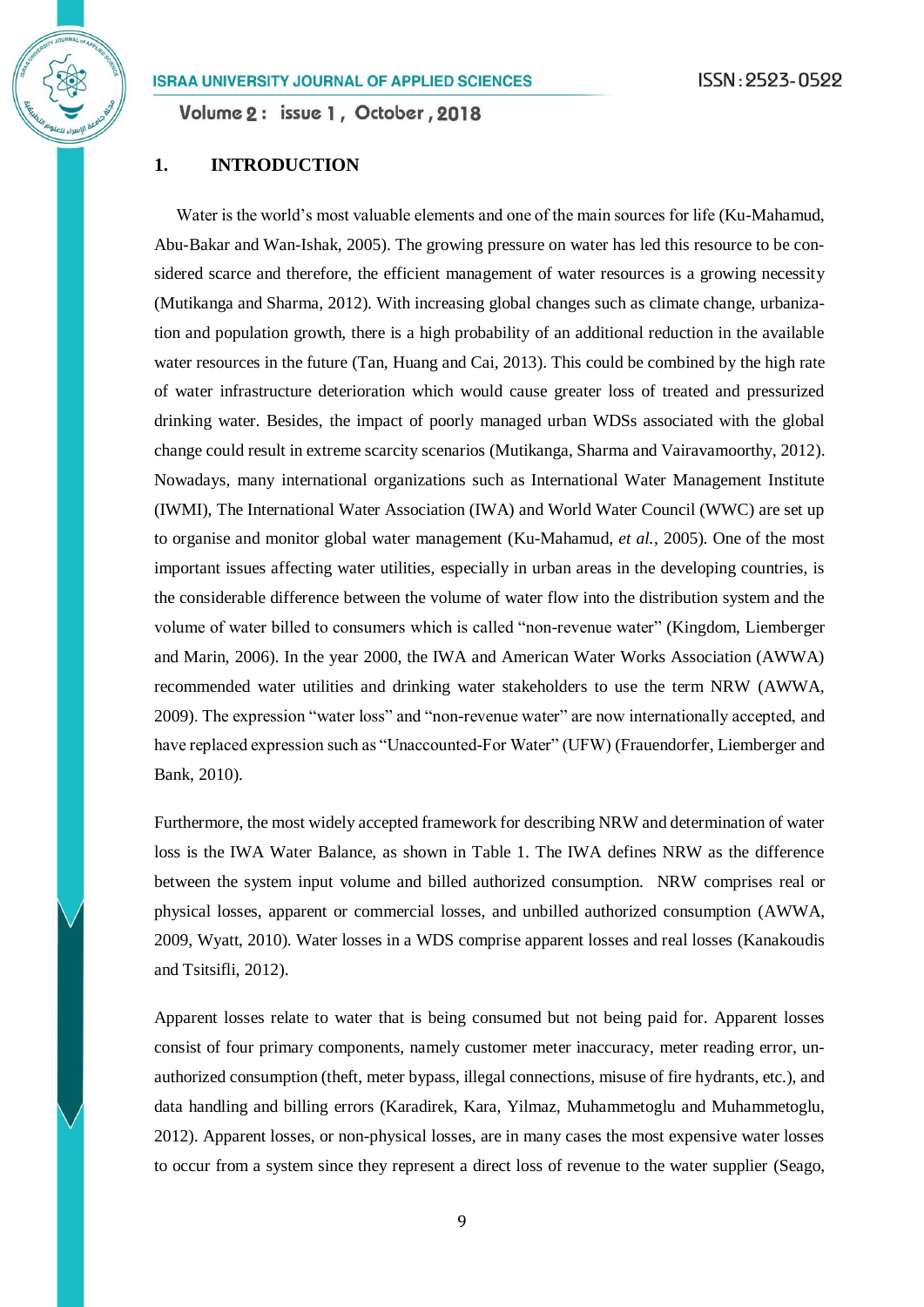Volume 2: issue 1, October, 2018

Bhagwan and McKenzie, 2007). Apparent losses component of a normal well-managed system constitute between 10% and 20% of the total water losses (Seago*, et al.*, 2007).

Real losses are leakage from joints in water pipes, service connections, pipe bursts, pipe cracks and overflows from storage tanks (Karadirek*, et al.*, 2012). Real losses can be categorised to pipe system leakage, reservoir leakage and overflow and finally leakage from valves and pumps (Tabesh, Yekta and Burrows, 2009). High levels of real losses normally indicate a poorly managed water utility system (Thornton, Sturm and Kunkel, 2008); sometimes make up more than 70 % of the total water losses (Greyvenstein and Van Zyl, 2007).

Expressing NRW and its components as % of system input volume can be very misleading. Thus, IWA now recommends several key indicators such as NRW, physical losses, and commercial losses, all measured in L/connection/day; as for physical losses alone, IWA recommends the use of m<sup>3</sup>/km of pipeline/day (Wyatt, 2010). IWA has neglected using the indicator NRW as a percentage of system input to compare locations or look at trends over time because it is accurate only if the consumption is unchanged, which is rarely the case (Wyatt, 2010).

|                          | Authorized   | <b>Billed</b><br>authorized<br>consump-<br>tion | Billed metered consumption<br>(including water exported)<br>Billed unmetered consump-<br>tion | Revenue wa-<br>ter |
|--------------------------|--------------|-------------------------------------------------|-----------------------------------------------------------------------------------------------|--------------------|
| System in-<br>put volume | consumption  | Unbilled au-                                    | Unbilled metered consump-<br>tion                                                             |                    |
|                          |              | thorized con-<br>sumption                       | Unbilled unmetered con-<br>sumption                                                           |                    |
|                          | Water losses | Apparent losses                                 | Unauthorized consumption                                                                      | Non-revenue        |
|                          |              |                                                 | Customer metering Inaccu-<br>racies                                                           | water              |
|                          |              |                                                 | Leakage on transmission<br>and/or distribution mains                                          | (NRW)              |
|                          |              | Real<br>losses                                  | Leakage and overflows at util-<br>ity's storage tanks                                         |                    |
|                          |              |                                                 | Leakage on service connections<br>up to point of customer meter-<br>ing                       |                    |

Table 1. IWA standard water balance and terminology (Farley and Trow, 2003)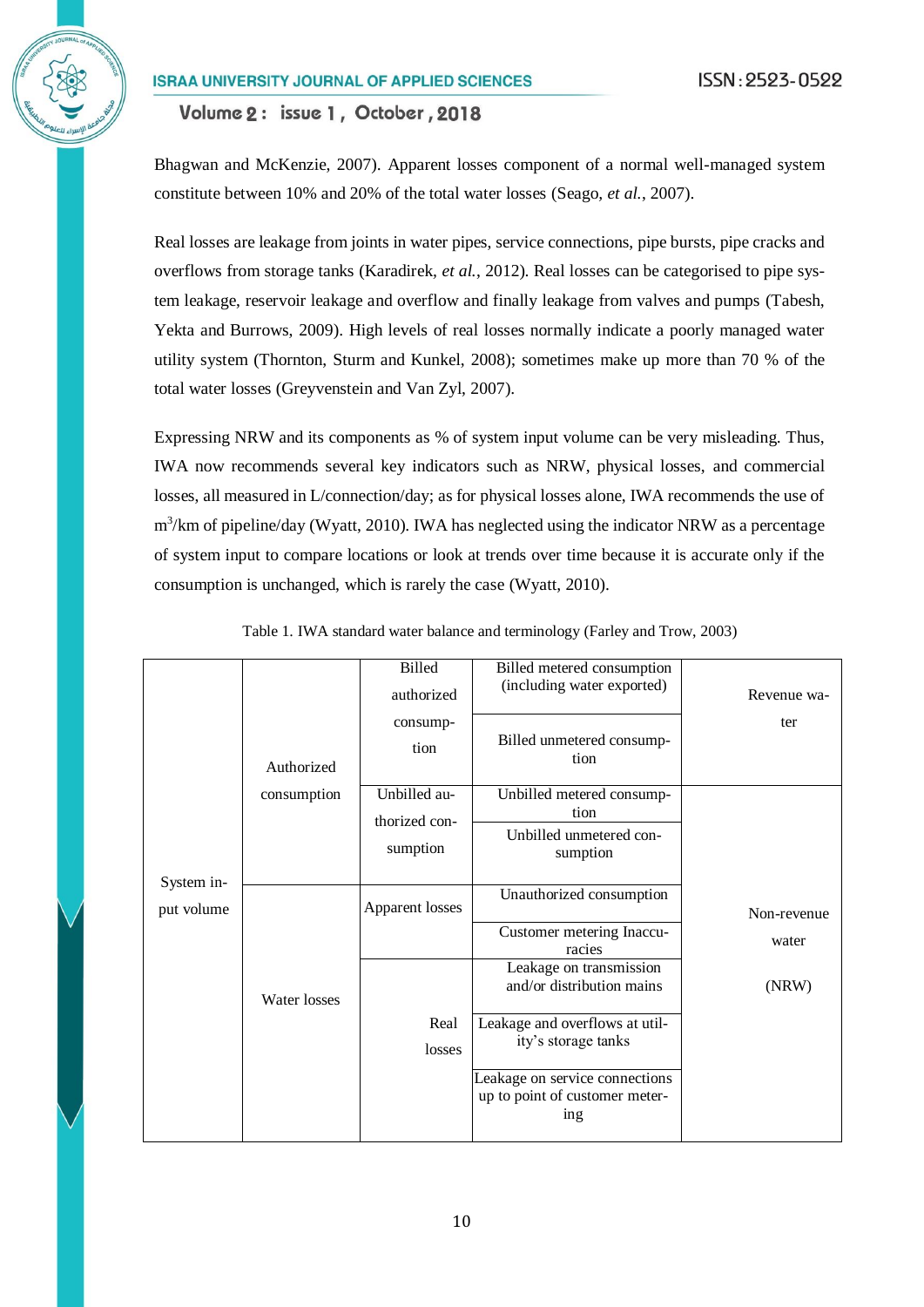Volume 2: issue 1, October, 2018

Water losses are occurring in both developed and developing countries (Gonzalez-Gomez, García-Rubio and Guardiola, 2011) with an estimated NRW levels of 15% and 35% of the annual system input volume, respectively (Al-Omari, 2013).

The Global Water Supply and Sanitation Assessment 2000 Report pointed out that NRW levels in Africa, Asia, Latin America and the Caribbean, and North America are 39%, 42%, 42%, and 15%, respectively (Alkasseh, Adlan, Abustan, Aziz and Hanif, 2013, WHO-UNICEF-WSSCC, 2000). Moreover, the average water loss in European Union (EU) countries is about 20%, whereas several countries have water loss levels lower than 10% such as Germany and Denmark (Puust, Kapelan, Savic and Koppel, 2010). A pipe network with NRW less than 15% is supposed to be in good condition. If the value of NRW is greater than 30% the network needs immediate inspection (Alkasseh, Adlan and Abustan, 2016). The Word Bank estimates the world wide NRW volume to be 48.6 billion  $m^3$ /year and the real losses volume (40%) occurring in the developing countries is sufficient to supply approximately 200 million people. Furthermore, the Word Bank estimates the monetary value of the global annual NRW volume to be US \$ 14.6 billion per year (Kanakoudis and Tsitsifli, 2012).

In the context of WDS operation and management, the sectorisation of large networks (division in district metered areas or DMAs) can evaluate leakage level in each DMA, allowing leakage location activities to be directed to the worst parts of the system, thus increasing their efficiency (Alkasseh, Adlan, Abustan and Hanif, 2015). The DMA technique is first applied in the United Kingdom in the early 1980s (Jankovic-Nisoic, Maksimovico, Butler and Graham, 2004) and has been employed by many water utility companies worldwide (Gomes, Marques and Sousa, 2012). A DMA is defined as a discrete area of distribution caused by the closure of valves, in which the quantity of water entering and leaving the area is metered (Mounce, Boxall and Machell, 2010). It is supplied via a single source, having approximately equal pressure levels across its population of pipes, and with night flows regularly monitored (Fragiadakis, Christodoulou and Vamvatsikos, 2013). A permanently monitored DMA is considered to be the most effective tool for reducing the duration of unreported leakage (Strum and Thorton, 2005). The introduction of DMAs and pressure management areas (PMAs) can achieve significant reduction in real losses and frequency of bursts (Fantozzi, Calza and Lambert, 2009).

To estimate real losses, minimum night flow (MNF) can be an indicator of distribution leakage and consumer wastage (Johnson, Ratnayaka and Brandt, 2009). MNF is the measured flow into a controlled district metered area (DMA) of a network during the period with minimum demand, i.e.,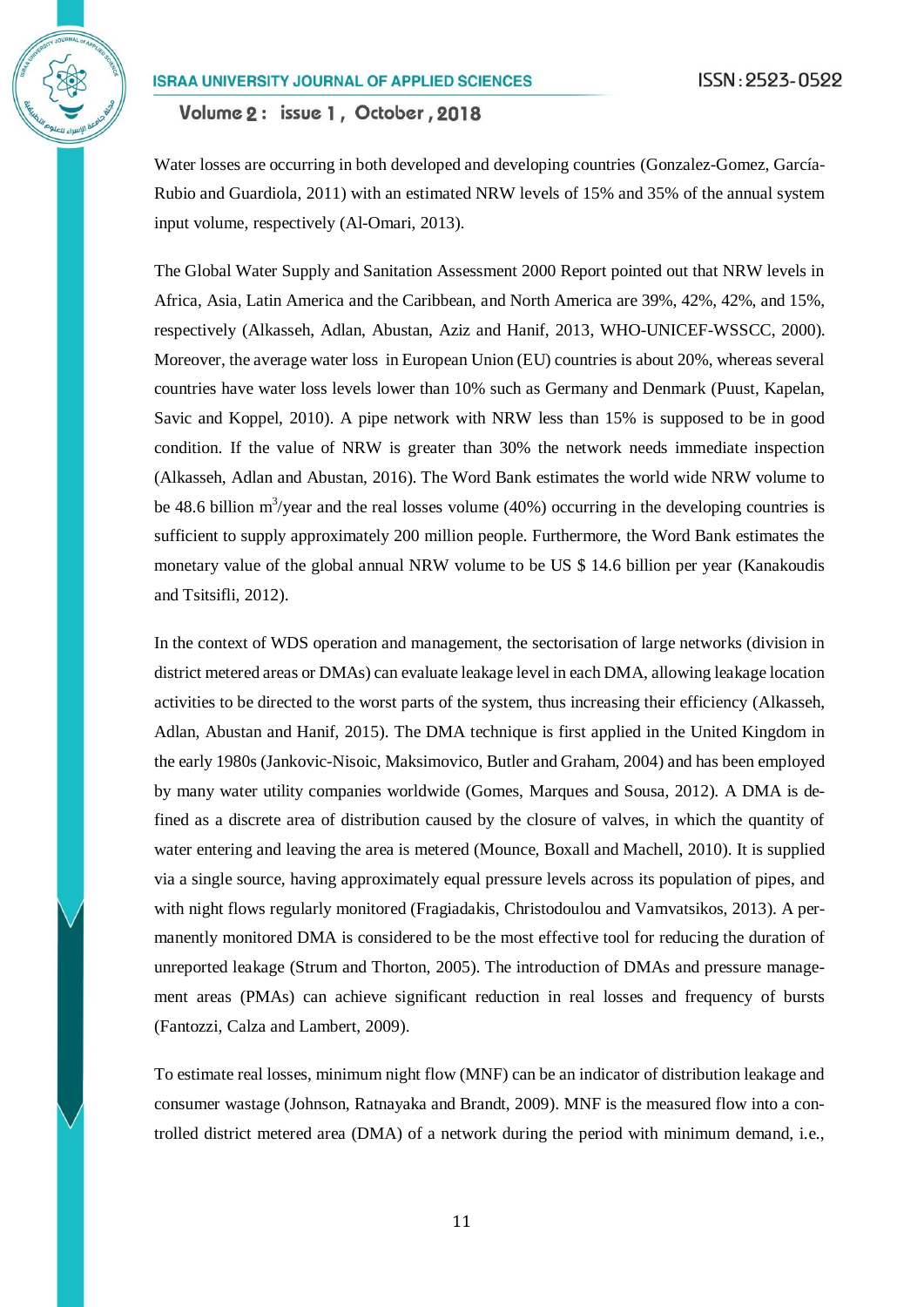Volume 2: issue 1, October, 2018

between 1:00 am and 4:00 am (Johnson*, et al.*, 2009). MNF is a commonly used method in evaluating leakage levels in a water network (Loureiro, Alegre, Coelho and Borba, 2012). Generally, MNF occurs during the early morning hours, from midnight to 4:00 am. During these hours, most users are not consuming water; thus, water demands can be easily estimated (Cheung, Girol, Abe and Propato, 2010). During MNF period, which usually occurs between 2:00 am and 4:00 am, legitimate customer use is normally at a minimum, network pressures are high, and leakage is at its maximum percentage of the total inflow into the DMA (Adlan, Alkasseh, Abustan and Hanif, 2013). Therefore, a significant increase in MNF (usually between 1:00 am and 5:00 am) can be a reliable indicator of a system anomaly, often produced by a burst in the network (Garcia, Cabrera, Garcia-Serra, Arregui, Almandoz, Maksimović, Butler and Memon, 2003).

A large proportion of water loss in distribution networks is common in many Asian cities, averaging 35% in the region's cities and even reaching much higher levels (Frauendorfer*, et al.*, 2010). In Gaza Strip, NRW is excessive in many cities. According to the Water Sector Regulatory Council (WSRC), the NRW in 2015 was 39% (WSRC, 2017). High levels of NRW usually indicate a poorly managed water utility and growing pressure on water has led this resource to be considered scarce and must therefore be managed efficiently. Considering this gap, the present study attempted to determine the contributions of major factors that affect NRW to a water supply network in Gaza Strip, Palestine,

# **2. The Study Area**

The study area is situated in Gaza Strip, Palestine which is consisted of 25 cities (Figure 1). In Gaza Strip, the groundwater is considered to be the main water source that supplies the residents for different purposes and Gaza coastal aquifer is limited. Gaza Strip is a part of the Palestinian coastal plain located in arid and semi-arid regions which is bordered by Egypt from the south, the Green Line from the North, Nagev desert from the East and the Mediterranean Sea from the West (Mayla and Amr, 2010). It is one of the most densely populated areas in the world (4138 people per km<sup>2</sup>) based on the Municipal Development and Lending Fund (MDLF, 2009). According to Palestinian Central Bureau of Statistics (PCBS), the estimated population in Gaza Strip at the end of 2016 is 1.91 million (Murrar, Tamim and Samhan, 2017). Because of the high population growth rate (~4%) (Weinthal, Vengosh, Marei, Gutierrez and Kloppmann, 2005), the population is expected to reach more than 2.6 Million inhabitants by year 2025 according to the Coastal Municipalities Water Utility (CMWU) and PCBS (CMWU, 2011). CMWU is the service provider for all water and wastewater services in the Gaza strip. CMWU coordinates its activities with Palestinian Water Authority (PWA) as a regulator for the water and wastewater sector (CMWU, 2014).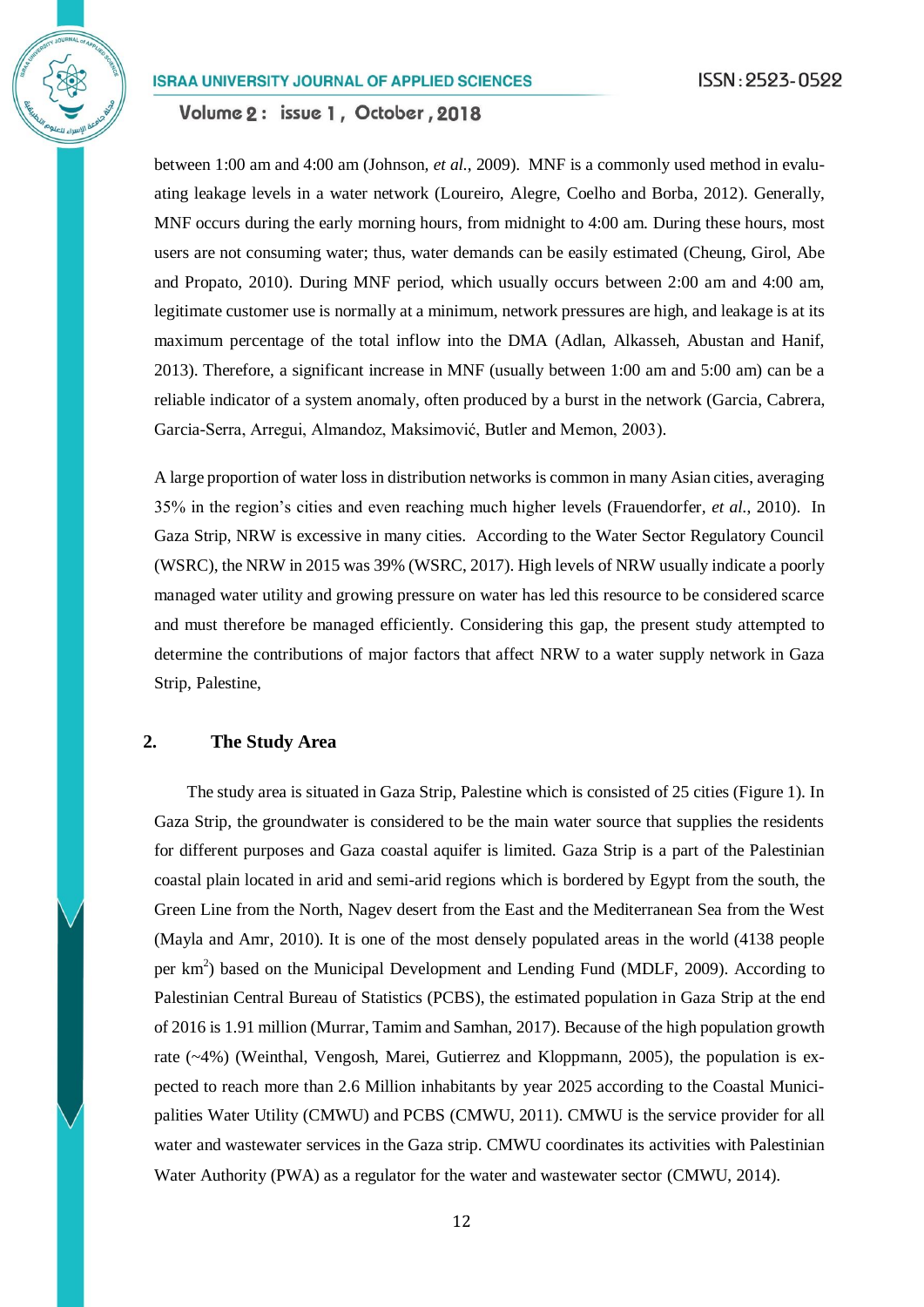

Figure 1. Gaza Strip Service Providers (WSRC, 2017)

The situation of the water quality and quantity in Gaza is already grim (Amr and Yassin, 2008, UNDP, 2010). The quantities of water abstracted to meet the demand of an increased population have put the aquifer under stress already since the late nineties (Nembrini, 2010). After Kuwait, the Gaza Strip is the next most 'water-poor'' region in the world, with  $52 \text{ m}^3$  available per person each year (Weinthal*, et al.*, 2005). Domestic consumption per capita was between 70 to 85 liter per capita/ day (CMWU, 2011, UN, 2012). In addition, the aquifer has been depleted and contaminated by over extraction and by sewage and seawater infiltration (Aiash and Mogheir, 2017, CMWU, 2011). As a consequence, , more than 90% of the water is unfit for drinking as stated by an Amnesty International Report of 2009 (Amnesty International, 2009, CMWU, 2015) and due to high levels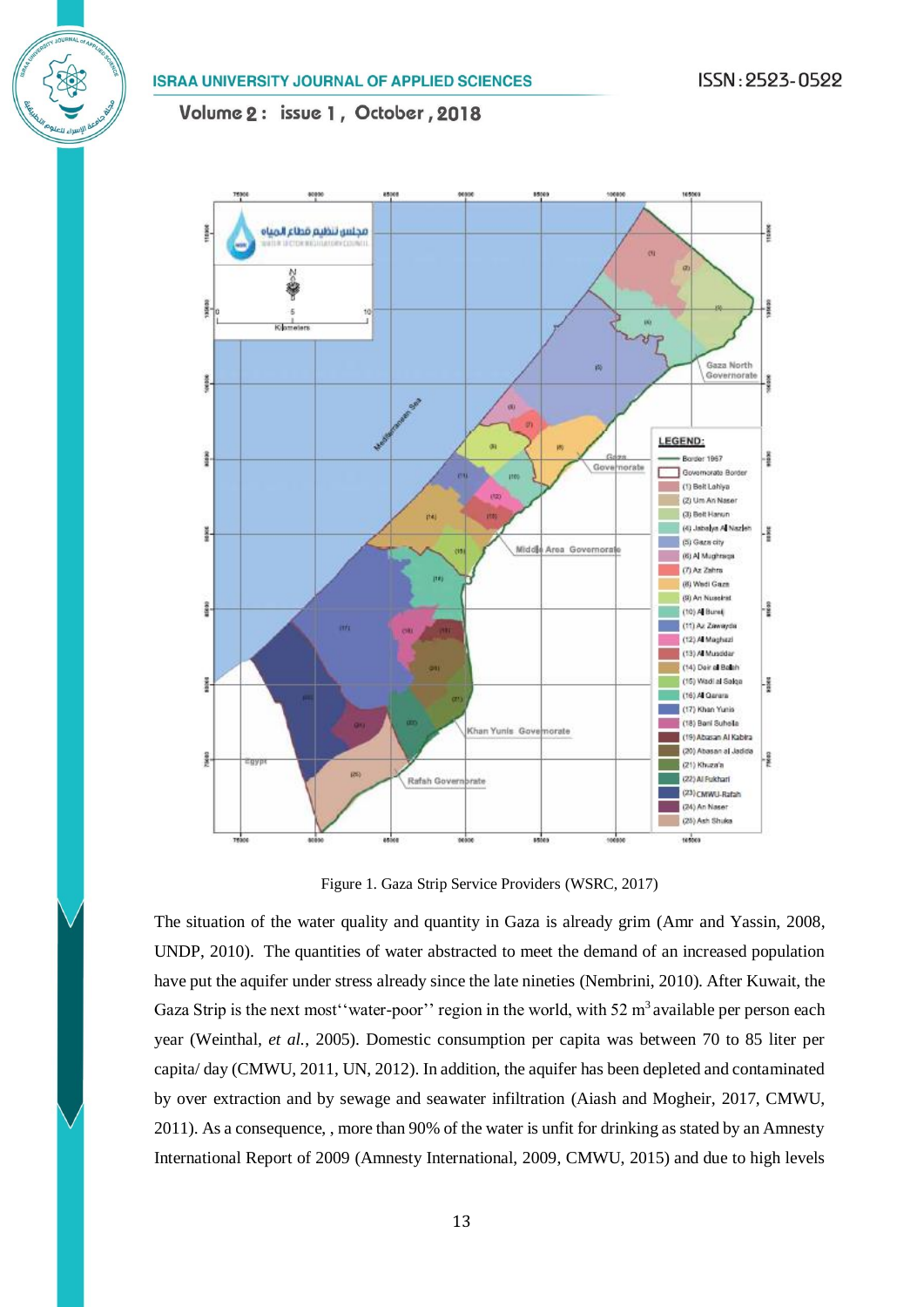Volume 2: issue 1, October, 2018

of salinity, most of the ground water is not suitable for both domestic and agricultural consumptions (Mayla and Amr, 2010). The concentration of chemical pollutants, including the chloride ion Cland nitrate ion  $NO_3^-$  has exceeded the recommended WHO standards (CMWU, 2011, Mayla and Amr, 2010). For example, the Cl<sup>-</sup> concentration varies from less than 250mg/L in the sand dune areas as the northern and south-western area of the Gaza Strip to about more than 10,000mg/L where the seawater intrusion has occurred (CMWU, 2011, Mayla and Amr, 2010). The  $NO<sub>3</sub>$ -concentration reaches a very high range in different areas of the Gaza Strip, while the WHO standard recommended nitrate concentration less than 50mg/L (CMWU, 2011, Mayla and Amr, 2010).

#### **3. METHODOLOGY**

In Gaza Strip, there are 25 water and wastewater service providers (SPs), 24 of them are departments in the municipalities and one is considered a semi-independent utility- the Coastal Municipal Water Utility (CMWU) providing its services to Rafah Municipality (WSRC, 2016). The general operational information and available water resources for SPs for the year 2015 are presented in Table 1.

Based on the International Water Association Performance Indicator (PI) system, a set of key performance indicators (KPIs) was adopted for Palestinian water service providers. The KPIs used were adapted to account for local conditions (WSRC, 2016). In this study, a list of technical indicators was introduced to analyze the performance of SPs. Hence, the technical indicators were NRW by Volume, NRW per km of Network per Year and NRW per Connection per day.

NRW by volume, as a percentage, shows the difference between the amount of water supplied through the water distribution system and that billed to customers based on the international water balance. It is worth noting that the water balance was used in 2015 to calculate the percentage of NRW. The water balance is a logical analysis based on international standards in classifying the components of NRW and provides an excellent tool for service providers to define priorities of their action plan to reduce NRW (WSRC, 2017).

The importance of this indicator is that NRW is an indicator of the service providers' efforts in maintaining the assets of the utility in general, and the network in specific, in good working conditions. Also, it helps the utility plan for investment in the rehabilitation or replacement of the network and in budget preparation. Moreover, it is a tool that it is used by the regulator to assess the performance of the individual service provider upon a request of tariff change. It is also a good monitoring tool for the regulator to set performance levels for operators to achieve in order to safeguard the interest of customers, reduce operation costs, and preserve limited water resources (WSRC, 2017).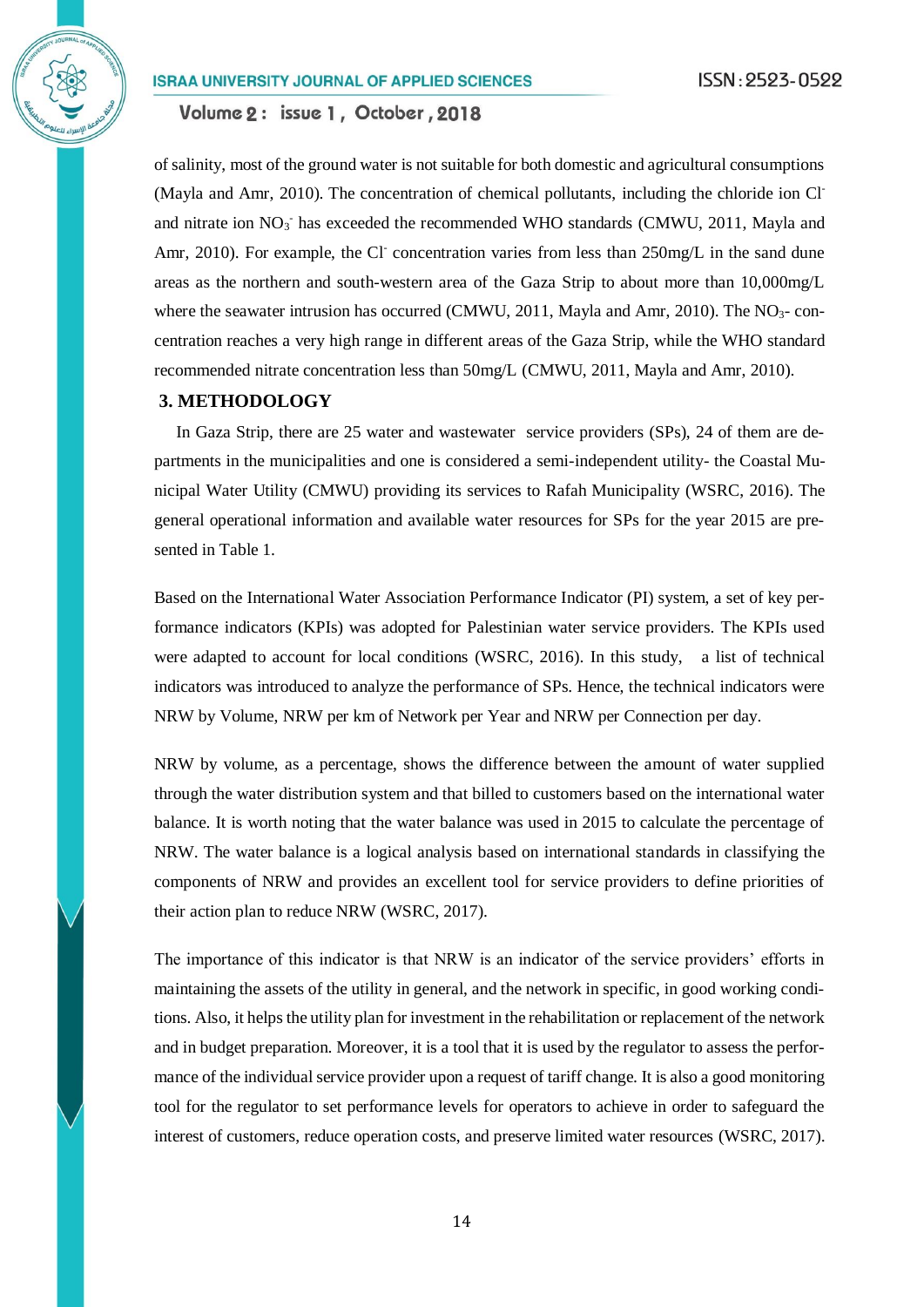Volume 2: issue 1, October, 2018

NRW can be Calculated as: 100% - (Total billed quantity  $(m^3)$  during the assessment period / (Total supplied water during assessment period  $\pm$  difference in stored quantities in utility reservoirs) \* 100%).

Table 1. The general operational information and available water resources for SPs for the year 2015 (WSRC, 2017).

| Municipality Water<br>Data 2015 | Served Popula-<br>tion (NO.) | Active Con-<br>nections (NO.) | Available Wa-<br>ter Resources<br>(MCM) | Network<br>Length $(Km)$ | Average daily<br>per capita water<br>consumption<br>(l/c/d) |
|---------------------------------|------------------------------|-------------------------------|-----------------------------------------|--------------------------|-------------------------------------------------------------|
| Abasan al Iadida                | 6 1 1 4                      | 1 279                         | 0.39                                    | 36                       | 131                                                         |
| Abasan al Kabira                | 23.198                       | 3.322                         | 1.22                                    | 55                       | 104                                                         |
| Al Bureii                       | 41.382                       | 3.740                         | 1.71                                    | 50                       | 75                                                          |
| Al Fukhkhari                    | 6.420                        | 1.008                         | 0.24                                    | 52                       | 82                                                          |
| Al Maghazi                      | 28.221                       | 2.650                         | 1.48                                    | 48                       | 86                                                          |
| Al Mughraga                     | 8.241                        | 1412                          | 0.67                                    | 25                       | 94                                                          |
| Al Musaddar                     | 2.410                        | 330                           | 0.16                                    | 19                       | 120                                                         |
| Al Oarara                       | 20,000                       | 2.400                         | 1.21                                    | 120                      | 121                                                         |
| An Naser                        | 8.206                        | 1.275                         | 0.42                                    | 37                       | 115                                                         |
| <b>An Nuseirat</b>              | 75,000                       | 8.300                         | 4.28                                    | 93                       | 88                                                          |
| Ash Shuka                       | 11.867                       | 1.578                         | 0.5                                     | 82                       | 73                                                          |
| Az Zahra                        | 3.889                        | 1.100                         | 0.45                                    | 19                       | 96                                                          |
| Az Zawayda                      | 15.257                       | 2.323                         | 1.00                                    | 87                       | 140                                                         |
| Bani Suheila                    | 39.941                       | 4.638                         | 1.6                                     |                          |                                                             |
| <b>Beit Hanun</b>               | 50.051                       | 4.163                         | 3.38                                    | 120                      | 82                                                          |
| Beit Lahiva                     | 73.547                       | 7.658                         | 4.5                                     | 170                      | 95                                                          |
| CMWU-Rafah                      | 195,570                      | 18,34                         | 7.95                                    | 375                      | 73                                                          |
| Deir Al Balah                   | 78.329                       | 7.258                         | 3.9                                     | 139                      | 80                                                          |
| Gaza                            | 591.712                      | 48.13                         | 31.23                                   | 600                      | 91                                                          |
| Jabalia AL.Nazlh                | 160.157                      | 13.67                         | 12.24                                   | 190                      | 162                                                         |
| Khan Yunis                      | 193.123                      | 17.37                         | 8.45                                    | 371                      | 72                                                          |
| Khuza'a                         | 11.524                       | 1.266                         | 0.52                                    | 50                       | 84                                                          |
| <b>Umm</b> an Naser             | 3.773                        | 457                           | 0.25                                    | 10                       | 125                                                         |
| Wadi as Salga                   | 5.300                        | 402                           | 0.18                                    | 44                       | 56                                                          |
| Wadi Gaza                       | 3.570                        | 318                           | 0.12                                    | 33                       | 39                                                          |

The relying entirely on NRW by volume as an indicator to benchmark NRW between water utilities or even to monitor changes in performance over time can be misleading, if factors such as network length and the number of connections are not taken into consideration (WSRC, 2016).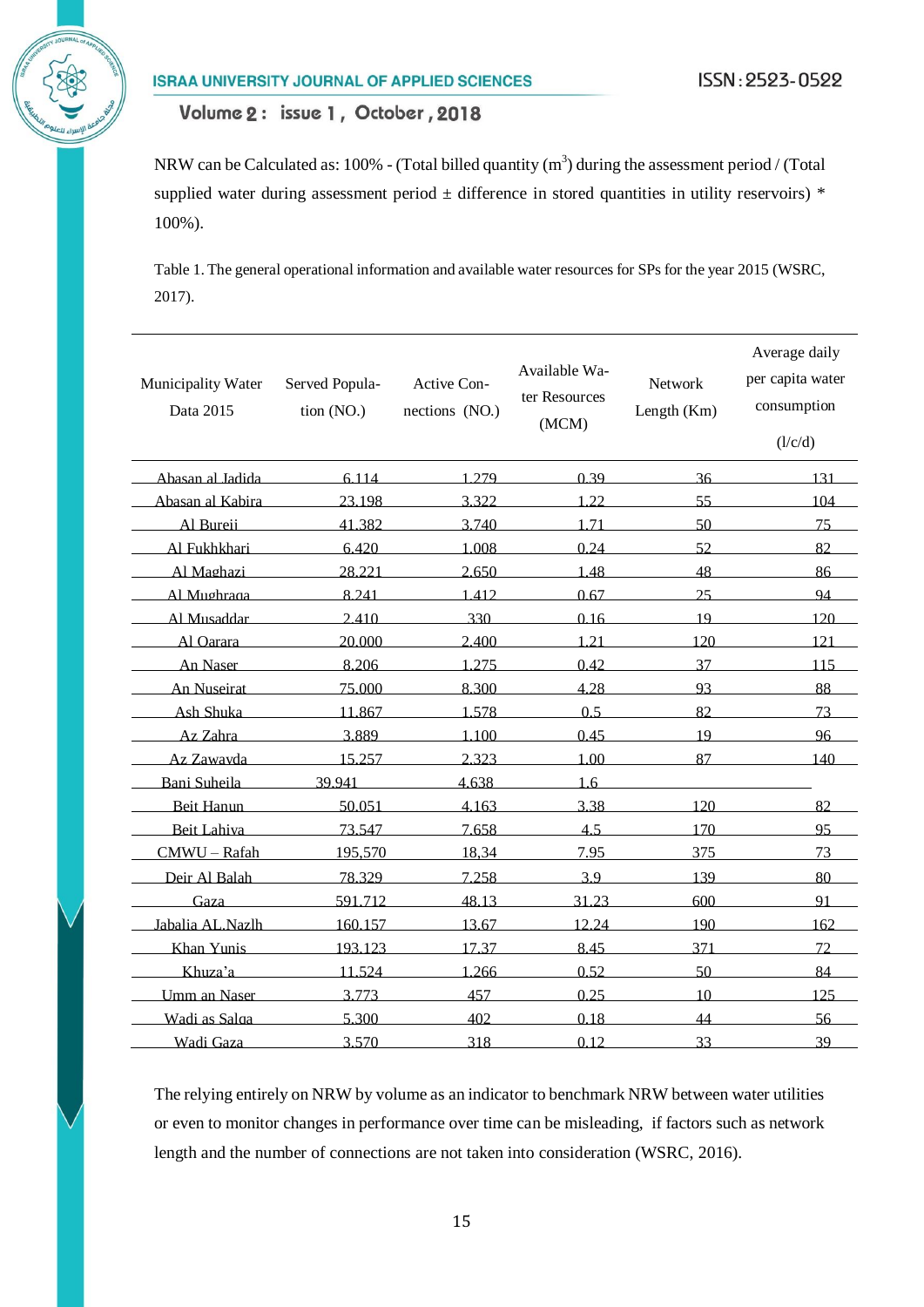Volume 2: issue 1, October, 2018

Therefore, IWA and other international organizations recommend the use of the key indicators: NRW, physical losses, and commercial losses, all measured in L/connection/day; as for physical losses alone, IWA recommends the use of  $m^3/km$  of pipeline/day (Wyatt, 2010). NRW per km of Network per Year allows comparing service providers of different sizes and reflects the efficiency of the network and main conveyance pipes. Moreover, it provides more accurate, reliable and comparable results compared to NRW percentage since it eliminates the effect of the difference in length between networks. Also, its results will assist the water service provider to improve plans for future investments and repair or replace the network (WSRC, 2016, WSRC, 2017).

It can be calculated as: total NRW during the year  $(m^3)$  / network length (km).

Furthermore, to eliminate the impact of density of connections in the system, NRW per connection is used along with the NRW percentage when benchmarking the performance of water utilities (WSRC, 2016).

NRW per Connection per day can be calculated as: total NRW  $(m<sup>3</sup>)$  during the assessment period \* 1000 / number of days \* total number of served connections.

### **3. RESULTS AND DISCUSSIONS**

According to the report of PWA about the water resources status summary in 2014 in Gaza Strip, the total water supplied for domestic use was about 88.466 million cubic meters (mcm) and the total water consumption was 52.1 mcm. The network distribution system efficiency was 58.9%. The NRW was 41% (PWA, 2015). The water resources available to service providers for the year 2015 were about 88.1 mcm. The amount of water purchased from Mekorot Company in 2015 was 6.9 mcm. The total cost of consumption of Mekorot Water in the Gaza Strip in 2015 was to be US \$3.4 million. The NRW was 39% (WSRC, 2017). The estimated annual volume of NRW in 2015 was to be 34 million m<sup>3</sup>. Furthermore, the estimated monetary value of the NRW volume was to be US \$ 16 million per year (WSRC, 2017). Figure 2 provides the percentages of NRW by volume of service providers in Gaza Strip for the year 2015.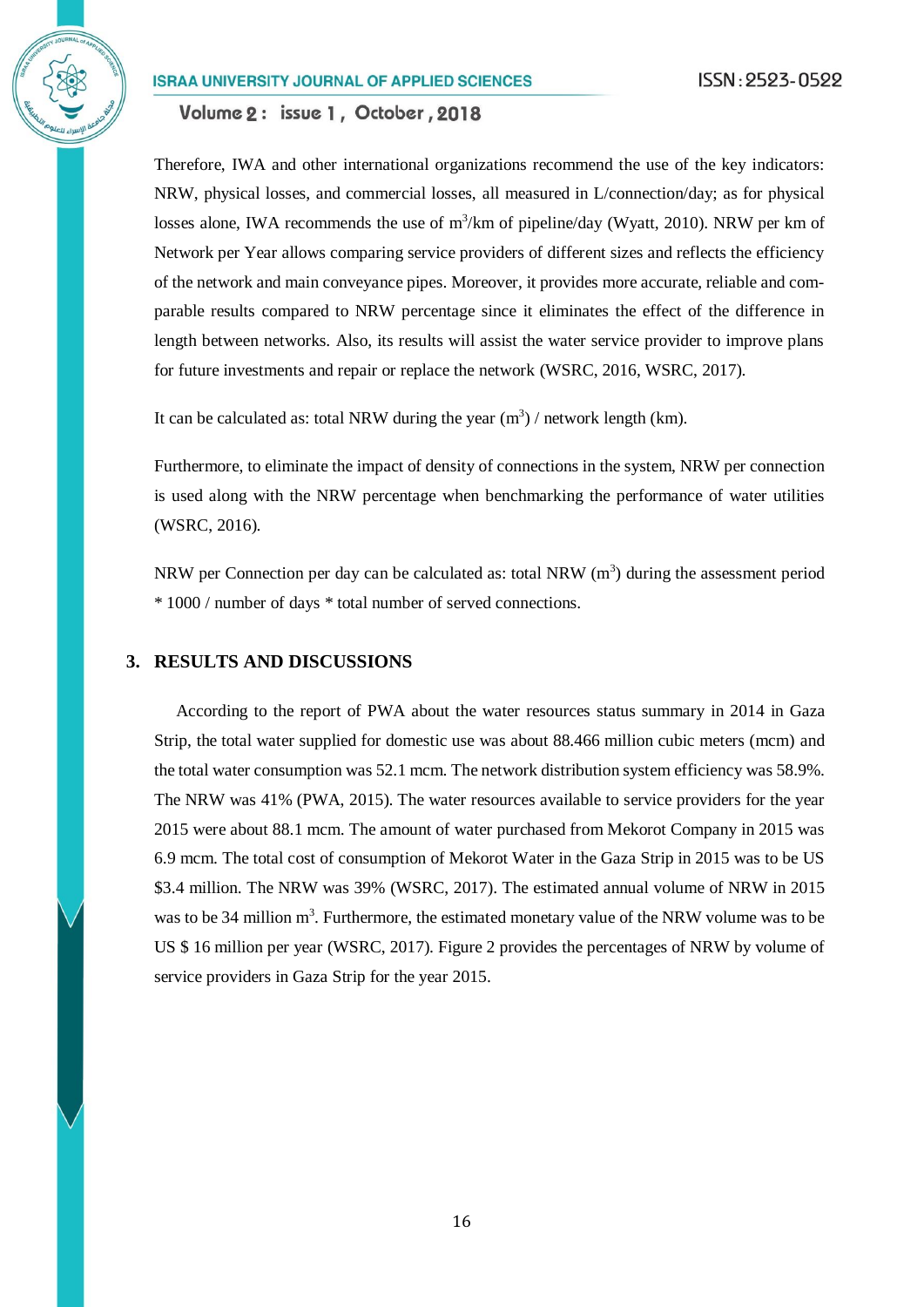Volume 2: issue 1, October, 2018



Figure 2. The average percentages of NRW of water SPs in Gaza Strip for the year 2015

Figure 2 confirms that most municipalities in Gaza strip experienced high NRW. Hence, the municipalities of Al Mughraqa, Wadi Gaza and Beit Hanun still registered the highest rates of NRW (58%, 58%, and 56% respectively). This may be due to that the majority of the municipalities in Gaza strip were suffered from different levels of destruction in their networks during the war 2014, which caused major losses in water (WSRC, 2016).

On 6<sup>th</sup> July 2014 the Israeli offensive on Gaza Strip has started (PWA, 2014, UNDP, 2014a) Which resulted in a severe humanitarian crisis. According to United Nations Education, Scientific and Cultural Organisation (UNESCO, 2014), the scale of destruction and devastation after 50 days of conflict in July-August 2014 is unprecedented in Gaza. Consequently, water and sanitation infrastructures were massive damaged. Based on the field survey, the main damages in the water infrastructure revealed are as follows: (a) 15 wells were partially damaged and 11 wells were totally damaged; (b) 11 water reservoirs were partially damaged and 5 tanks were completely damaged; (c) a total of 20,000 metres of water network pipes of PE, UPVC and steel ranging in size from 50 mm to 315 mm, were damaged (UNDP, 2014a, UNDP, 2014b). Based on the preliminary assessment, the value of damages to the water and sanitation infrastructure was estimated at USD \$ 34,434,100 (CMWU, 2014, UNDP, 2014a).

In the aftermath of the Gaza war 2014, the water distribution networks are highly deteriorated due to Israeli aggressions and limited maintenance programs. Almost all municipalities in Gaza strip had to pump water from municipal wells and distribute water through tankers (private and public) to people who had fled from their homes during and after the war. These quantities were not billed and were distributed free of charge (WSRC, 2016).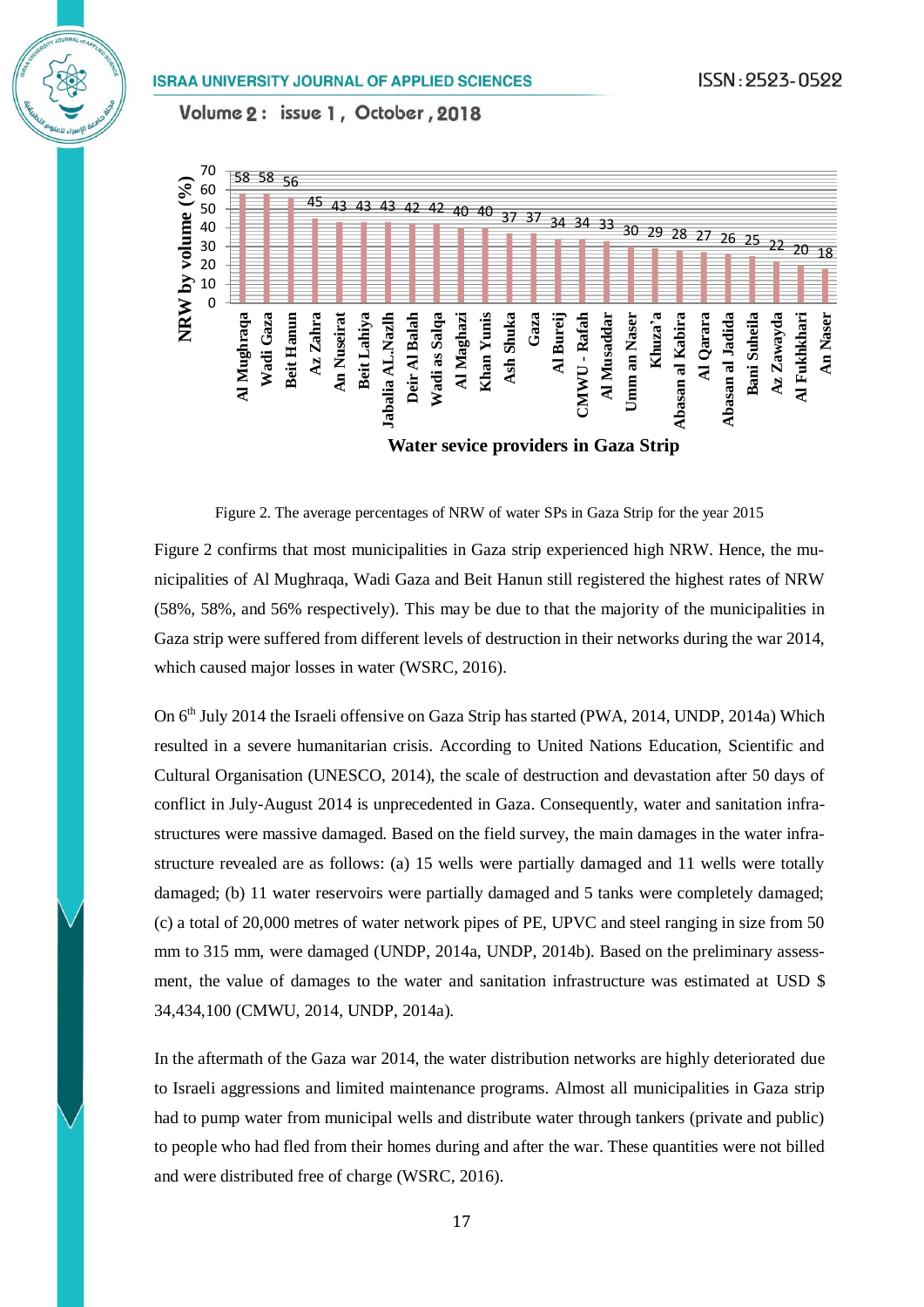Volume 2: issue 1, October, 2018

In addition, a marked improvement has been noted among service providers in the rate of NRW in 2016 compared to 2015. The WSRC (2018) reported that the percentage of NRW in 2016 was 36%. For example, the rate went down from 58% to 41% in Wadi Gaza and from 58% to 19% in Al Mughraqa, and from 56% to 35% in Beit Hanun. Also, a large municipality like Khan Yunis achieved a noticeable improvement in the rate of NRW which went down from 40% in 2015 to 26% only in 2016. The considerable improvement in rates of NRW can be due to the following: (i) the improvement in the conditions of distribution networks in terms of maintenance, follow up, and completion of repairs of sections of the network that were damaged due to the 2014 war and its aftermath. This is clearly the case for Beit Hanun municipality, (ii) Some municipalities improved the meter readings and treatment of illegal connections on a wide scale, as is the case of Al Mughraqa municipality, (iii) Khan Younis municipality installed meters and billed the residential apartments which were not billed before or the consumption readings were largely based on estimates (WSRC, 2018) .

Water losses vary among systems and can be attributed to a number of different factors. These factors include network length, number of service connections, pressure fluctuation over the day, pipe material, leaks, bursts, and age of the system (Gomes, Marques and Sousa, 2011). Figure 3 provides the amount of NRW during the year (m3) for every km in length of the network of service providers in Gaza Strip for the year 2015.Consequently, the figure showed a rise in the NRW per km in the network for many SPs starting from the highest as Jabalya Al Nazla (27,466 m3/Km/year), An Nuseirat (19,982 m3/Km/year), Gaza (19,330 m3/Km/year), Beit Hanun (15,722 m3/Km/year) and others, due to the high population density and the war 2014 at the Gaza Strip, as well as part of it is due the non-functioning administration of distribution and network wearing (WSRC, 2017).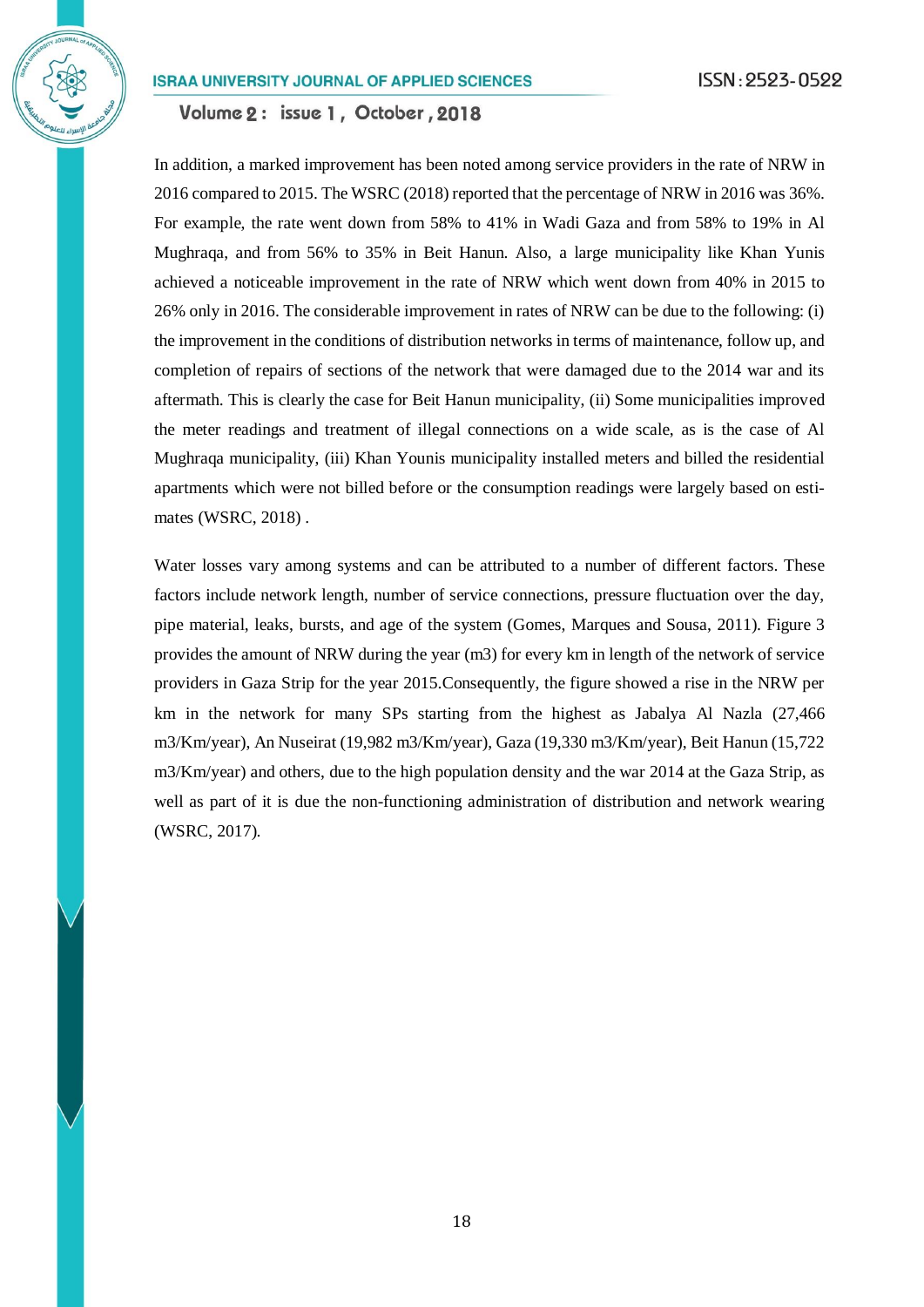# ISSN: 2523-0522

Volume 2: issue 1, October, 2018



*Figure 3. NRW during the year (m3)/ network length (km) of SPs in Gaza Strip for the year 2015*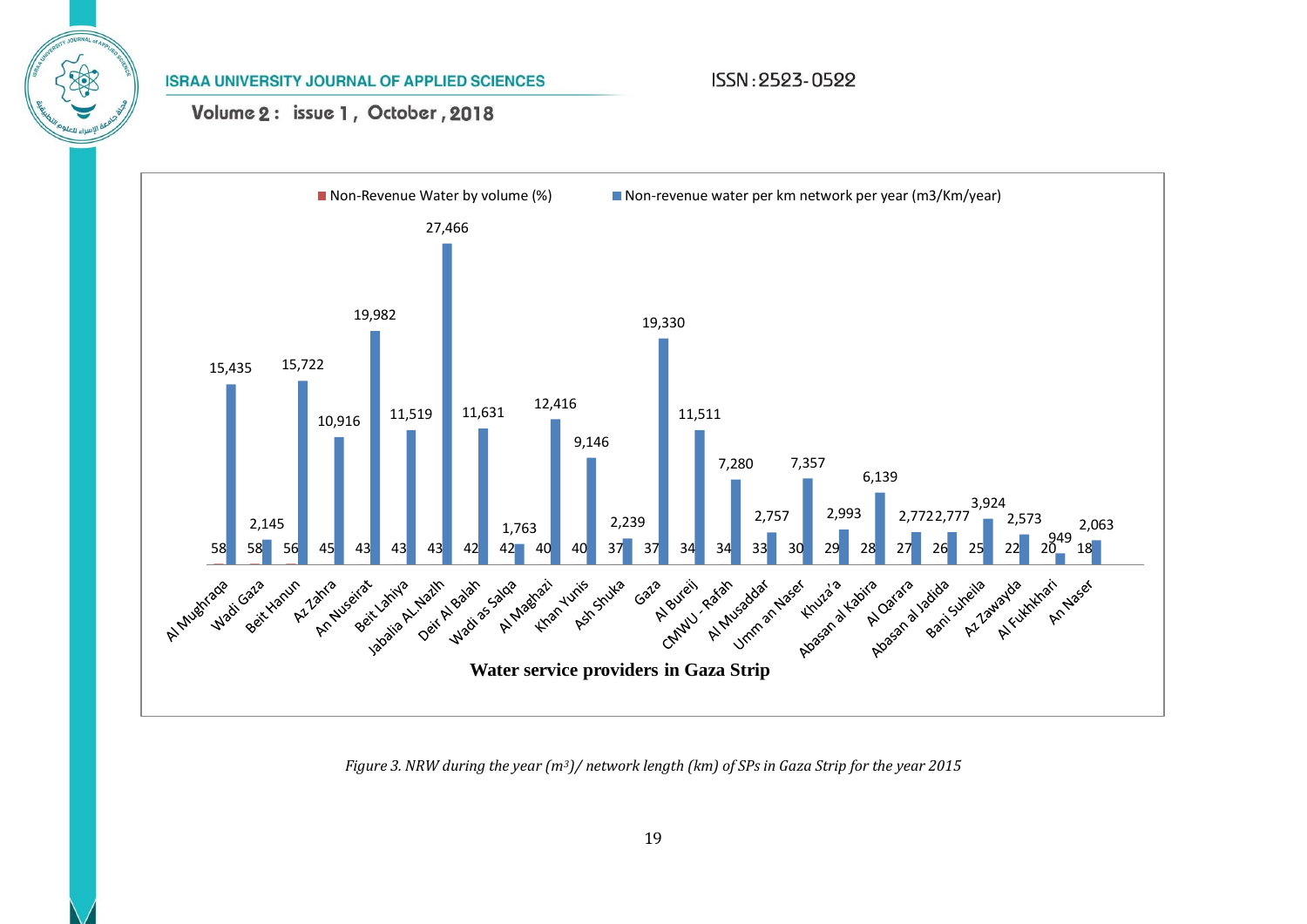Additionally, water loss also depends on the number of service connections. Water losses increase significantly when house connections are not done properly (Çakmakcı, Uyak, Öztürk, Aydın, Soyer and Akça, 2007). The international studies show that the greatest proportion of losses occurs in service connections rather than in mains, except in networks characterized by a low density of connections (Thornton, et al., 2008). Figure 4 provides the NRW per Connection per day  $(l/c/d)$  of service providers in Gaza Strip for the year 2015. The municipalities of Beit Hanun (1,242 l/c/d), Jabalya Al Nazla  $(1,046 \text{ }1/c/d)$  and AlMughraqa  $(749 \text{ }1/c/d)$  still registered the highest rates of NRW.

Infrastructure and services throughout Gaza's municipalities are in need of a major overhaul as it has suffered from years of under investment and poor maintenance due to the blockade on Gaza (United Nations, 2008). As stated by United Nations Development Programme (UNDP) (2010), the blockade on the Gaza Strip was imposed in June 2007. The blockade on Gaza has led to that municipal infrastructure was nearing collapse (MDLF, 2009). For instance, the power outages, coupled with the severe shortage of fuel and spare parts for back-up generators, have disabled part of the water and sanitation system. Water, sanitation networks could not be rehabilitated or maintained for lack of spare parts and materials. As a result, about 80% of Gaza's water wells were functioning only partially and the remaining were non-functional. In addition, over half of the population of Gaza City was having access to water only several hours once a week (United Nations, 2008).

Furthermore, the electricity problem and unreliable sources are still the reason behind the negative impacts on the operational schemes of most of the water facilities including water wells and pumping facilities, and create a lot of damages and loss of services at various sites (CMWU, 2017). In addition, the system efficiency of water distribution networks in the case of Gaza strip is subject to the seasonal water demand requirements and temperature conditions. Consequently, system efficiency increases during winter months and starts to decrease when it comes hotter where illegal connections especially used for irrigation. It forms about 15% of NRW which consumes a lot of water during hot weather and negatively affects the whole system efficiency (CMWU, 2017).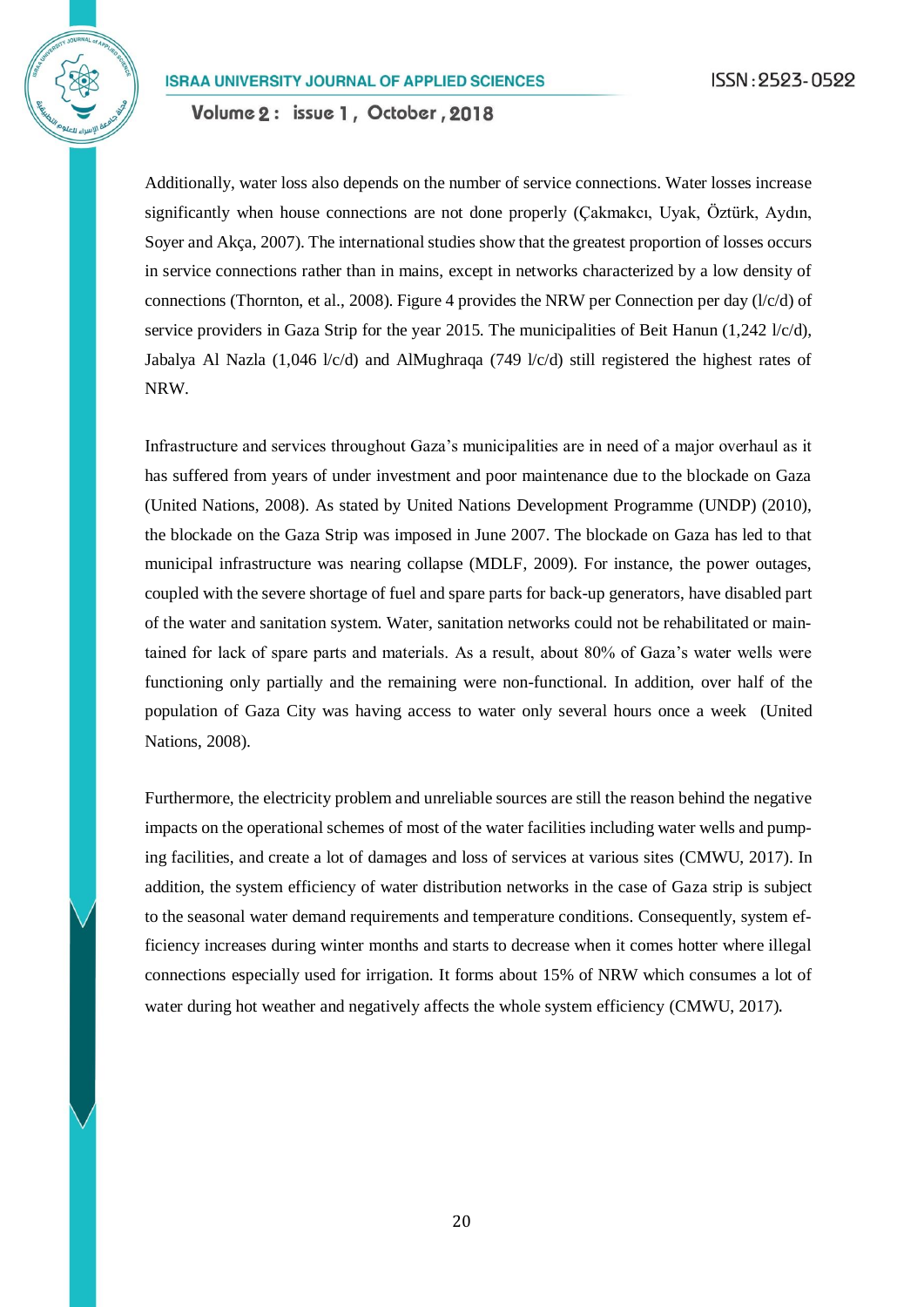ISSN: 2523-0522

# Volume 2: issue 1, October, 2018



**Water service providers in Gaza Strip**

*Figure 4. NRW per Connection per day of SPs in Gaza Strip for the year 2015*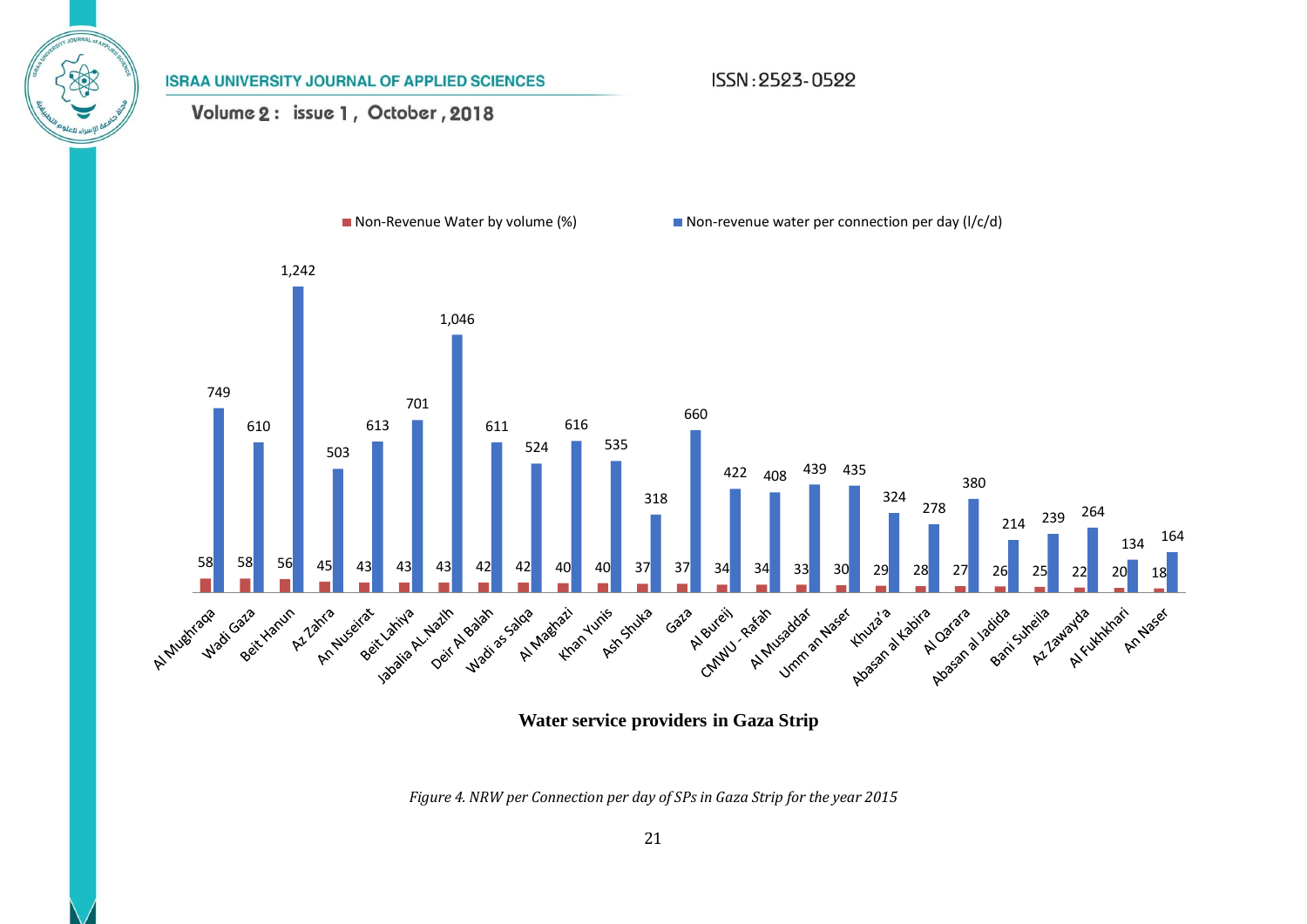On average, the causes of NRW are varies between developed and developing countries. In developed countries, leakage is usually the major component, while in developing countries apparent losses and unbilled but authorized consumption are more important. In these countries there are a large number of illegal connections, untrue meter readings or meter damaging. Moreover, lack of incentive for utilities management to decrease the non-revenue, corruption among utilities management, carelessness of political level and also lack of awareness campaigns for customers are main reasons for high non-revenue water (Murrar, et al., 2017).

The high level of NRW in Gaza and West Bank is unacceptable and the PWA has a policy to drastically reduce NRW by 2020. In 2012, PWA proposed a strategy to reduce NRW to water service providers. Consequently, it was designed to target the reduction of NRW in the most cost efficient manner. The PWA has a policy to reduce NRW from 38% to 35% by 2020. However initial estimates indicate, when examining the investment required, a reduction in 10% of total estimates of the existing NRW represents in excess of \$5M/yr increased revenues, or a net present saving of over \$40M compounded over 10 years. (PWA, 2012). The effort to reduce the NRW is to be continued in the "Strategic Plan and Action Plan for the Palestinian Water Sector  $(2017 - 2022)$ " of PWA in order to improve the efficiency of water supply. The 31% NRW target can be achieved way before 2022 (WSRC, 2017). The 20% NRW target can be achieved way before 2032 (WSRC, 2016).

# **4. CONCLUSİON AND RECOMMENDATİONS**

High levels of NRW represent huge volumes of water being lost and affect the financial capability of water utilities through lost revenues and increased operational costs. Furthermore, NRW is a good indicative of water utility performance; high levels of NRW usually indicate a poorly managed water utility. Significant amounts of water loss are being lost because of leakage in WDSs. The large volume of water leakage can also cause contaminant intrusion under low- or negative-pressure conditions within pipes, which may lead to harmful or even serious water quality incidents. On the other hand, financial, environmental, and social benefits can be derived from controlling and improving management of water losses caused by leakage. Hence, minimising water lost through leakage from water supply systems is one of the main challenges that faced water network managers. Significant amounts of money must be invested every year for leak detection and repairs. This investment will be balanced by the benefits resulting from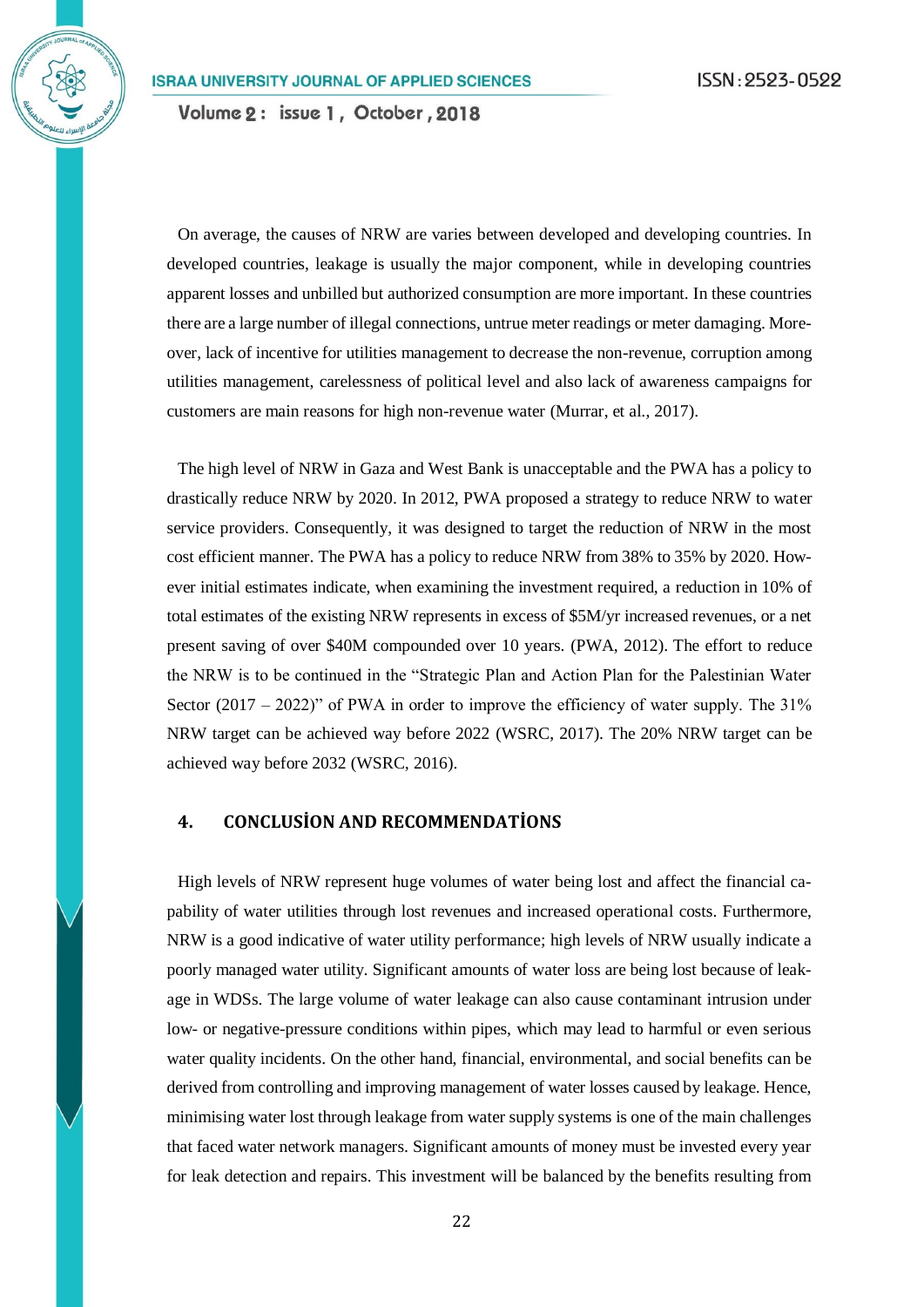Volume 2: issue 1, October, 2018

the use of recovered water from repaired leaks. Definitely, politicians have a great responsibility where NRW are concerned. However, Policy-makers could contribute by helping to make the general public aware of how important it is to reduce NRW. Finally, policy-makers could also create independent organizations to control the activity of water utilities and these control organisms should have the power to establish and monitor the accomplishment of NRW objectives.

### **5. ACKNOWLEDGMENTS:**

The author is very grateful to the Water Sector Regulatory Council (WSRC), for making available the required data for this study. Also, the author would like to particularly thank the Palestinian Water Authority (PWA), Coastal Municipalities Water Utility (CMWU), for their valuable assistance.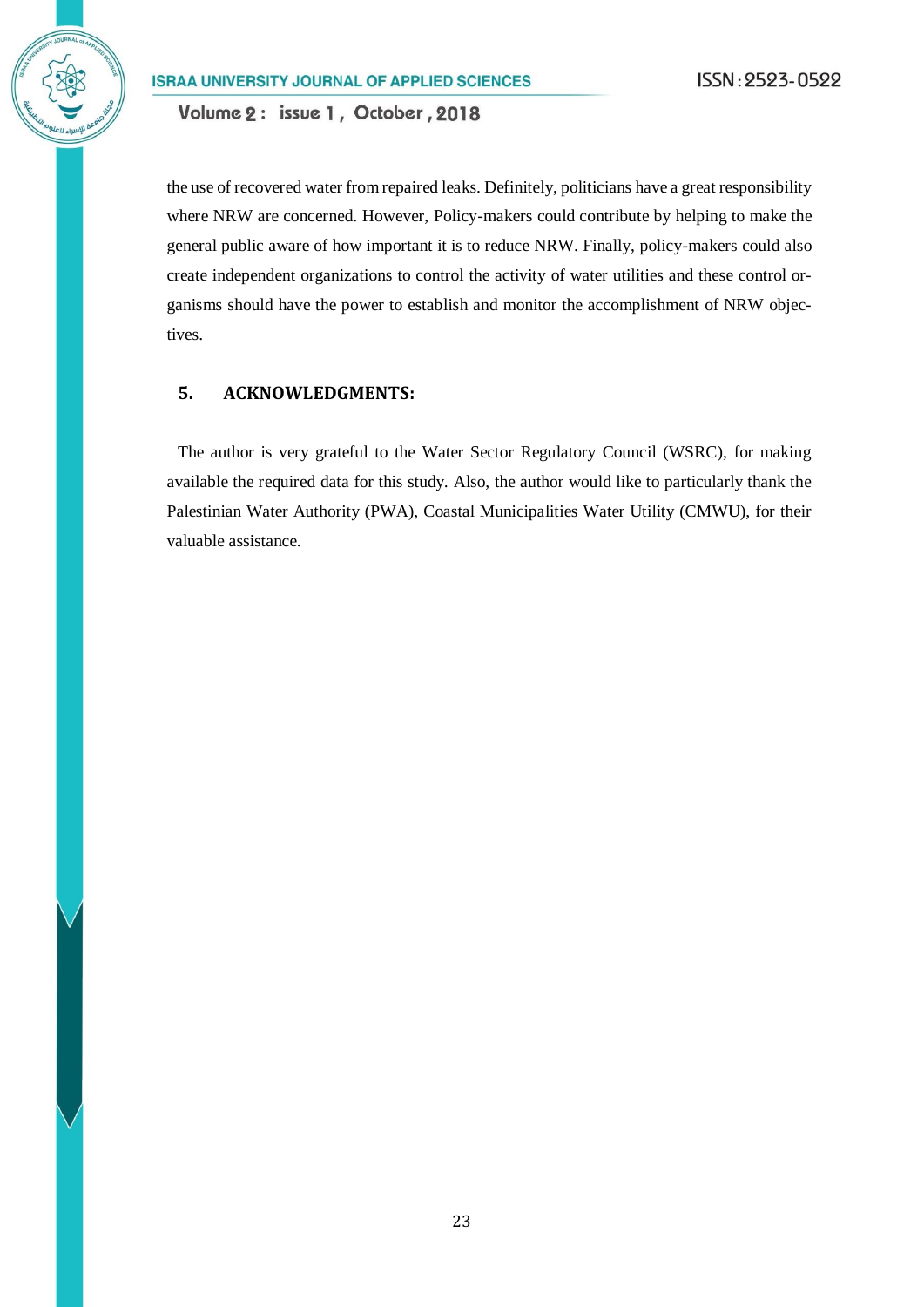#### **References**

- 1. Adlan, Mohd Nordin, Jaber MA Alkasseh, Hj Ismail Abustan, and Abu Bakar Mohamad Hanif. "Identifying the Appropriate Time Band to Determine the Minimum Night Flow: A Case Study in Kinta Valley, Malaysia." Water Science and Technology: Water Supply 13, no. 2 (2013): 328-36.
- 2. Aiash, Mohammed, and Yunes Khalil Mogheir. "Comprehensive Solutions for the Water Crisis in Gaza Strip." IUG Journal of Natural Studies 25, no. 2 (2017).
- 3. Al-Omari, Abbas. "A Methodology for the Breakdown of Nrw into Real and Administrative Losses." Water resources management 27, no. 7 (2013): 1913-30.
- 4. Alkasseh, Jaber MA, Mohd Nordin Adlan, and Ismail Abustan. Economic Level of Real Water Losses in Water Distribution System: Using Minimum Night Flow Statistical Model. LAP LAMBERT Academic Publishing, 2016.
- 5. Alkasseh, Jaber MA, Mohd Nordin Adlan, Ismail Abustan, Hamidi Abdul Aziz, and Abu Bakar Mohamad Hanif. "Applying Minimum Night Flow to Estimate Water Loss Using Statistical Modeling: A Case Study in Kinta Valley, Malaysia." Water resources management 27, no. 5 (2013): 1439-55.
- 6. Alkasseh, JMA, MN Adlan, I Abustan, and ABM Hanif. "Achieving an Economic Leakage Level in Kinta Valley, Malaysia." Water Utility Journal 11 (2015): 31-47.
- 7. Amnesty International. "Troubled Waters-Palestinian Denied Fair Access to Water." Israel-Occupied Palestinian Territories, 2009.
- 8. Amr, SS Abu, and MM Yassin. "Microbial Contamination of the Drinking Water Distribution System and Its Impact on Human Health in Khan Yunis Governorate, Gaza Strip: Seven Years of Monitoring (2000–2006)." Public Health 122, no. 11 (2008): 1275-83.
- 9. AWWA. Water Audits and Loss Control Programs. 3rd Edition of Manual of Water Supply Practices M36. Denver, USA.: American Water Works Association, 2009.
- 10. Çakmakcı, M., V. Uyak, İ. Öztürk, A. F. Aydın, E. Soyer, and L. Akça. "The Dimension and Significance of Water Losses in Turkey." In Proceedings of IWA Specialist Conference on Water Loss, , 464-73. Bucharest, Romania,, 2007.
- 11. Cheung, P.B., G.V. Girol, N. Abe, and M. Propato. "Night Flow Analysis and Modeling for Leakage Estimation in a Water Distribution System." Integrating Water Systems– Maksimovic, Taylor & Francis Group (2010): 509-13.
- 12. CMWU. "Cmwu Annual Report on Water Status in the Gaza Strip." Summary about Water and Wastewater Situation in Gaza Strip, 2011.
- 13. CMWU. "Water and Wastewater Infrastructure Damage Assessment (Gaza Strip; 7 July - 14 August 2014)." 2014.
- 14. CMWU. "Water & Wastewater Sectors Contingency Plan for Conflict Times." Gaza Strip, 2015.
- 15. CMWU. "Annual Report 2016." (2017).
- 16. Fantozzi, M., F. Calza, and A. Lambert. "Experience and Results Achieved in Introducing District Metered Areas (Dma) and Pressure Management Areas (Pma) at Enia Utility (Italy). In Water Loss Specialist Conference, International Water Association, Cape Town, South Africa. 17." 2009.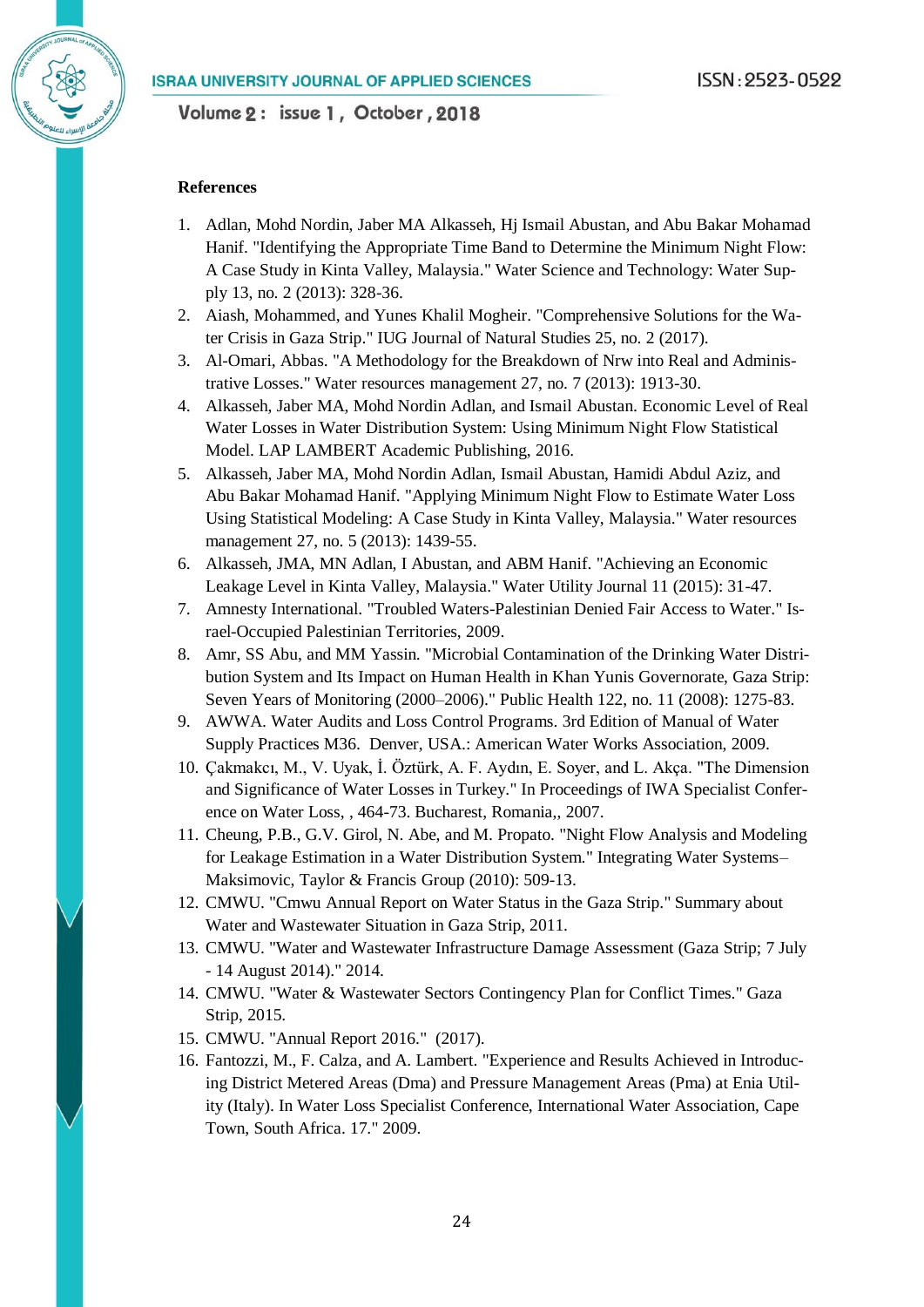- 17. Farley, Malcolm, and Stuart Trow. Losses in Water Distribution Networks; a Practitioner's Guide to Assessment, Monitoring and Control. London, UK.: IWA Publishing,, 2003.
- 18. Fragiadakis, Michalis, Symeon E Christodoulou, and Dimitrios Vamvatsikos. "Reliability Assessment of Urban Water Distribution Networks under Seismic Loads." Water resources management 27, no. 10 (2013): 3739–64.
- 19. Frauendorfer, R., R. Liemberger, and Asian Development Bank. The Issues and Challenges of Reducing Non-Revenue Water. Asian Development Bank, Mandaluyong City, Philippines., 2010.
- 20. Garcia, VJ, E. Cabrera, J. Garcia-Serra, F. Arregui, J. Almandoz, C. Maksimović, D. Butler, and F. Memon. "Stochastic Prediction of the Minimum Night Flow Demand in a District Metered Area." Paper presented at the Advances in Water Supply Management, Proceedings of the CCWI '03 Conference, London, UK, 2003.
- 21. Gomes, R., A.S. Marques, and J. Sousa. "Estimation of the Benefits Yielded by Pressure Management in Water Distribution Systems." Urban Water Journal 8, no. 2 (2011): 65- 77.
- 22. Gomes, R., A.S. Marques, and J. Sousa. "Identification of the Optimal Entry Points at District Metered Areas and Implementation of Pressure Management." Urban Water Journal, Taylor & Francis, DOI:10.1080/1573062X.2012.682589 (2012).
- 23. Gonzalez-Gomez, F., M.A. García-Rubio, and J. Guardiola. "Why Is Non-Revenue Water So High in So Many Cities?". Water Resources Development 27, no. 02 (2011): 345- 60.
- 24. Greyvenstein, B., and JE Van Zyl. "An Experimental Investigation into the Pressure-Leakage Relationship of Some Failed Water Pipes." Aqua- Journal of Water Supply: Research and Technology 56, no. 2 (2007): 117-24.
- 25. Jankovic-Nisoic, B., C. Maksimovico, D. Butler, and NJD Graham. "Use of Flow Meters for Managing Water Supply Networks." Journal of Water Resources Planning and Management 130, no. 2 (2004): 171-79.
- 26. Johnson, Michael, Don D. Ratnayaka, and Malcom J. Brandt. Twort's Water Supply. 6th ed. Oxford, UK: Elsevier Ltd, 2009.
- 27. Kanakoudis, V., and S. Tsitsifli. "Urban Water Services Public Infrastructure Projects: Turning the High Level of the Nrw into an Attractive Financing Opportunity Using the Pbsc Tool." Desalination and Water Treatment 39, no. 1-3 (2012): 323-35.
- 28. Karadirek, IE, S. Kara, G. Yilmaz, A. Muhammetoglu, and H. Muhammetoglu. "Implementation of Hydraulic Modelling for Water-Loss Reduction through Pressure Management." Water resources management 26, no. 9 (2012): 2555–68.
- 29. Kingdom, Bill, Roland Liemberger, and Philippe Marin. "The Challenge of Reducing Non-Revenue Water (Nrw) in Developing Countries, Water Supply and Sanitation Sector Board Discussion Paper Series, Paper No.8.". (2006).
- 30. Ku-Mahamud, Ku Ruhana, Muhamad Shahbani Abu-Bakar, and Wan Hussain Wan-Ishak. "Modeling the Perlis Non Revenue Water." Paper presented at the Proceeding of the First International Conference on Modeling, Simulation and Applied Optimization, Sharjah, U.A.E., 2005.
- 31. Loureiro, Dália, Helena Alegre, Sérgio Teixeira Coelho, and Rodrigo Borba. "A New Approach to Estimatinghousehold Night Consumption at Dma Level." Paper presented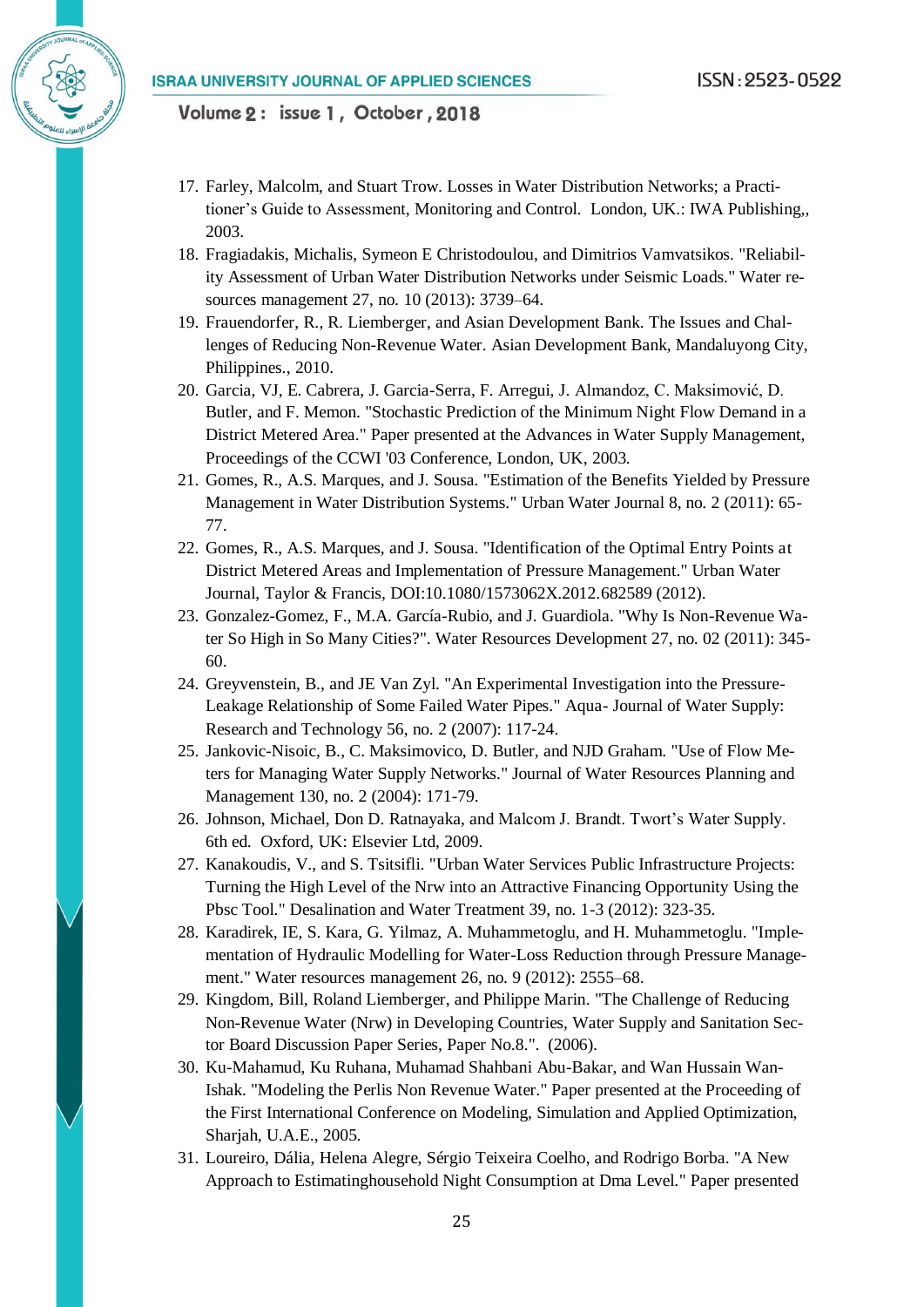at the Procceedings of the  $7<sup>th</sup> IWA$  Water Loss Reduction Specialist Conference, Manila, Philippines, 2012.

- 32. Mayla, Yousef Salah Abu, and Salem Saleem Abu Amr. "Chemical and Microbiological Quality of Drinking Water in Gaza Strip, Palestine." Science Vision 10, no. 3 (2010): 80-88.
- 33. MDLF. "Gaza Municipal Sector Damage Assessment, Draft for Discussion." This report was endorsed by the Ministry of Local Government (MoLG) as Part of the National Plan to Rebuild Gaza., 2009.
- 34. Mounce, SR, JB Boxall, and J. Machell. "Development and Verification of an Online Artificial Intelligence System for Detection of Bursts and Other Abnormal Flows." Journal of Water Resources Planning and Management 136(3) (2010): 309–18.
- 35. Murrar, Abdullah, Abdelrahman Tamim, and Subhi Samhan. "The Determinants of Non-Revenue Water & Financial Viability for the Palestinian Water Service Providers." Journal of Water Resources and Ocean Science 6, no. 2 (2017): 35-45.
- 36. Mutikanga, H.E., and S.K. Sharma. "Strategic Planning for Water Loss Reduction with Imprecise Data." Paper presented at the Procceedings of the  $7<sup>th</sup>$  IWA Water Loss Reduction Specialist Conference, Manila, Philippines, 2012.
- 37. Mutikanga, H.E., S.K. Sharma, and K. Vairavamoorthy. "Review of Methods and Tools for Managing Losses in Water Distribution Systems." Journal of Water Resources Planning and Management. doi:10.1061/(ASCE)WR.1943-5452.0000245 (2012).
- 38. Nembrini, PG. "The Gaza Strip: The State of the Water Supply after the 2008–2009 War." Cities in war, thirsty cities (2010): 1-28.
- 39. Puust, R., Z. Kapelan, DA Savic, and T. Koppel. "A Review of Methods for Leakage Management in Pipe Networks." Urban Water Journal 7, no. 1 (2010): 25-45.
- 40. PWA. "Non-Revenue Water Reduction Strategy-Final Draft." (2012).
- 41. PWA. "Water Sector Damage Assessment Report." This Report has been prepared in full coordination and cooperation with CMWU, 2014.
- 42. PWA. "2014 Water Resources Status Summary Report /Gaza Strip." (2015).
- 43. Seago, C., J. Bhagwan, and R. McKenzie. "Benchmarking Leakage from Water Reticulation Systems in South Africa." Water SA 30, no. 5 (2007): 25-32.
- 44. Strum, R., and J. Thorton. "Proactive Leakage Management Using District Metered Areas (Dma) and Pressure Management–Is It Applicable in North America." Paper presented at the IWA Leakage 2005 conference proceedings, 2005.
- 45. Tabesh, M., A.H.A. Yekta, and R. Burrows. "An Integrated Model to Evaluate Losses in Water Distribution Systems." Water Resources Management 23, no. 3 (2009): 477-92.
- 46. Tan, Q., GH Huang, and YP Cai. "Multi-Source Multi-Sector Sustainable Water Supply under Multiple Uncertainties: An Inexact Fuzzy-Stochastic Quadratic Programming Approach." Water resources management 27 (2013): 451–73.
- 47. Thornton, Julian, Reinhard Sturm, and George Kunkel. Water Loss Control. Second Ed. New York, USA: McGraw-Hill 2008.
- 48. UN. "Gaza in 2020 a Liveable Place?": A report by the United Nations Country Team in the occupied Palestinian territory, 2012.
- 49. UNDP. "Early Recovery and Reconstruction Needs Assessment– One Year After." Programme of Assistance to the Palestinian People, Gaza, 2010.
- 50. UNDP. "Detailed Infrastructure Damage Assessment." GAZA, 2014a.